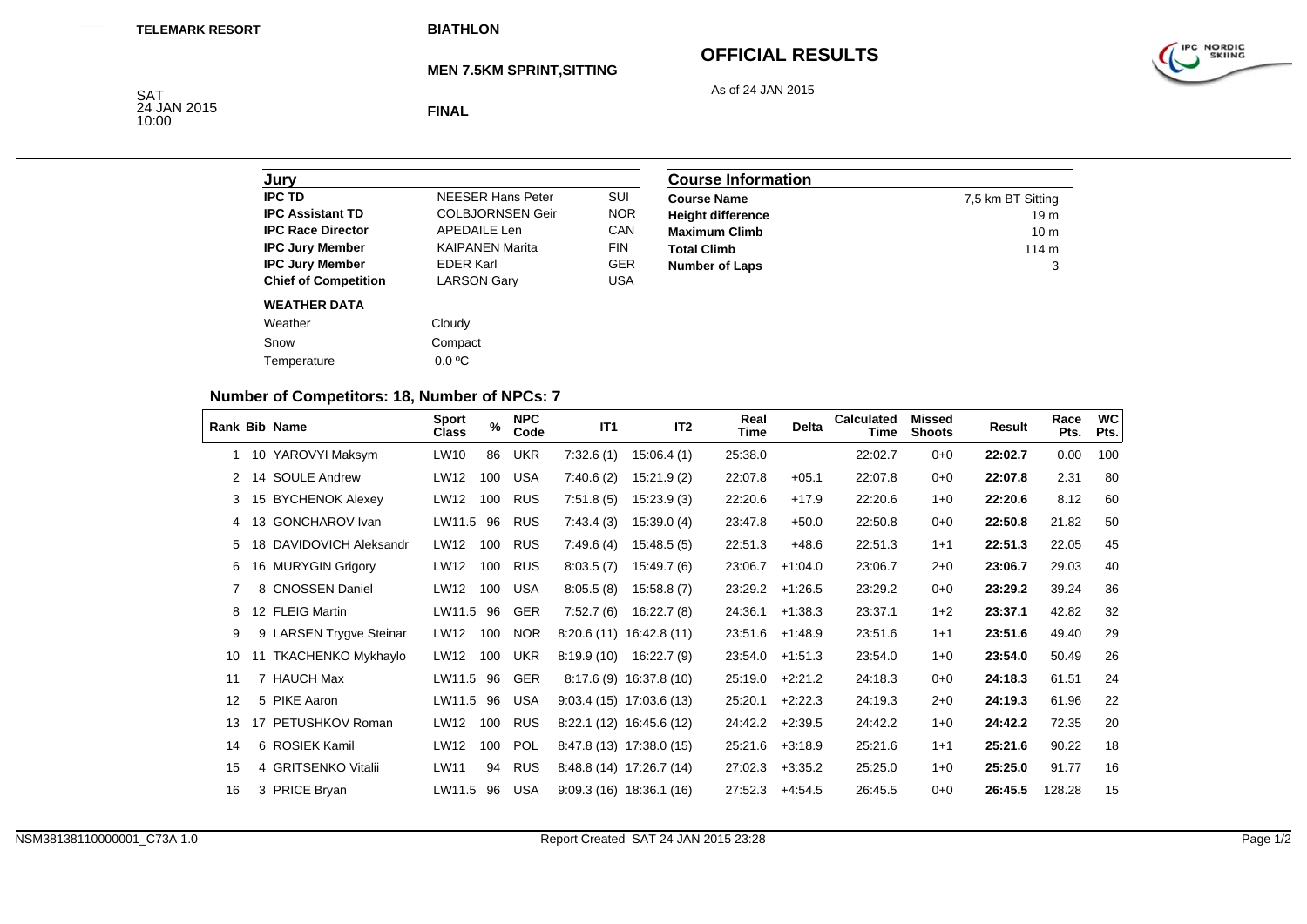| <b>TELEMARK RESORT</b> |                           |    | <b>BIATHLON</b>          |                |      |                    |                                  |                                  |                                              |                    |                          |             |         |              |                   |                                    |
|------------------------|---------------------------|----|--------------------------|----------------|------|--------------------|----------------------------------|----------------------------------|----------------------------------------------|--------------------|--------------------------|-------------|---------|--------------|-------------------|------------------------------------|
|                        | <b>SAT</b><br>24 JAN 2015 |    |                          | <b>FINAL</b>   |      |                    | <b>MEN 7.5KM SPRINT, SITTING</b> |                                  | <b>OFFICIAL RESULTS</b><br>As of 24 JAN 2015 |                    |                          |             |         |              |                   | <b>IPC NORDIC</b><br><b>SKIING</b> |
|                        | 10:00                     |    |                          |                |      |                    |                                  |                                  |                                              |                    |                          |             |         |              |                   |                                    |
|                        |                           |    | <b>Rank Bib Name</b>     | Sport<br>Class | $\%$ | <b>NPC</b><br>Code | IT1                              | IT <sub>2</sub>                  | Real<br><b>Time</b>                          | Delta              | <b>Calculated Missed</b> | Time Shoots | Result  | Race<br>Pts. | <b>WC</b><br>Pts. |                                    |
|                        |                           | 17 | 2 PEREZ Augusto Jose     | LW12           | 100  |                    |                                  | USA 10:04.9 (17) 19:37.6 (17)    |                                              | $28:12.0 + 6:09.3$ | 28:12.0                  | $1 + 0$     | 28:12.0 | 167.52       | -14               |                                    |
|                        |                           | 18 | <b>ZAPLOTINSKY Derek</b> | LW11           |      |                    |                                  | 94 CAN 10:42.9 (18) 22:24.2 (18) |                                              | $33:30.2 +10:03.0$ | 31:29.6                  | $1 + 3$     | 31:29.6 | 257.16       |                   |                                    |

| M.P.D |  |
|-------|--|

| Legend:<br><b>Delta</b><br> ITn | Time behind ranked 1<br>Intermediate position n | <b>IPC</b><br><b>NPC</b> | International Paralympic Committee<br>National Paralympic Committee | <b>TD</b> | <b>Technical Delegate</b> |  |
|---------------------------------|-------------------------------------------------|--------------------------|---------------------------------------------------------------------|-----------|---------------------------|--|
|                                 |                                                 |                          |                                                                     |           |                           |  |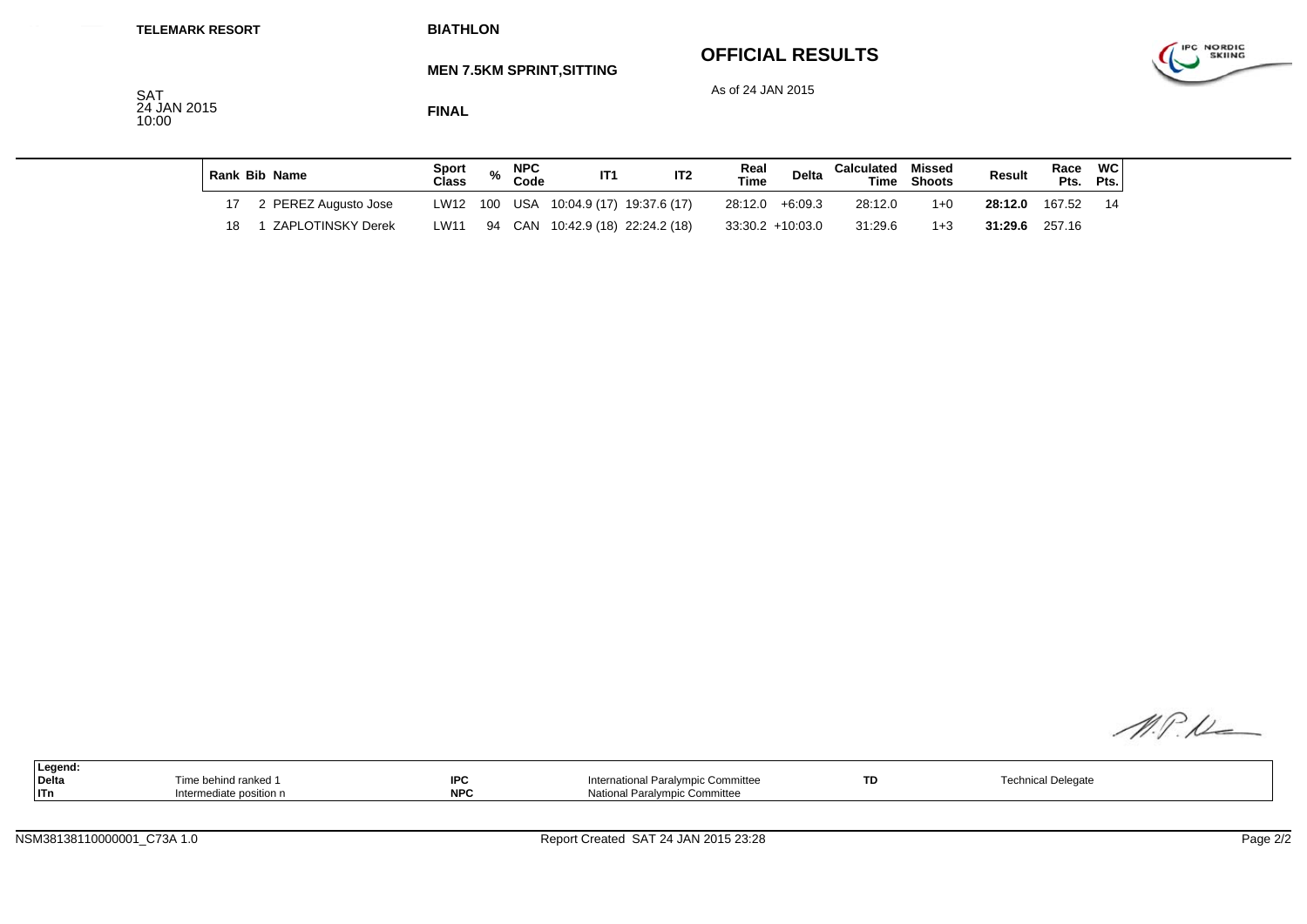# **OFFICIAL RESULTS**

As of 24 JAN 2015



### **MEN 7.5KM SPRINT,STANDING**

SAT<br>24 JAN 2015<br>12:00

**FINAL**

| Jury                        |                          |            |
|-----------------------------|--------------------------|------------|
| <b>IPC TD</b>               | <b>NFFSFR Hans Peter</b> | SUI        |
| <b>IPC Assistant TD</b>     | <b>COLBJORNSEN Geir</b>  | <b>NOR</b> |
| <b>IPC Race Director</b>    | APFDAIL F Len            | CAN        |
| <b>IPC Jury Member</b>      | <b>KAIPANEN Marita</b>   | <b>FIN</b> |
| <b>IPC Jury Member</b>      | <b>FDFR Karl</b>         | GFR        |
| <b>Chief of Competition</b> | <b>LARSON Gary</b>       | USA        |
| <b>WEATHER DATA</b>         |                          |            |
| Weather                     | Cloudy                   |            |
| Snow                        | Compact                  |            |
| Temperature                 | $0.0 \degree C$          |            |

| <b>Course Information</b> |                    |  |  |  |  |
|---------------------------|--------------------|--|--|--|--|
| <b>Course Name</b>        | 7,5 km BT Standing |  |  |  |  |
| <b>Height difference</b>  | 34 m               |  |  |  |  |
| <b>Maximum Climb</b>      | 32 <sub>m</sub>    |  |  |  |  |
| <b>Total Climb</b>        | 255 m              |  |  |  |  |
| <b>Number of Laps</b>     | 3                  |  |  |  |  |

## **Number of Competitors: 15, Number of NPCs: 9**

|    |    | <b>Rank Bib Name</b>       | <b>Sport</b><br><b>Class</b> | $\%$ | <b>NPC</b><br>Code | IT1       | IT <sub>2</sub>           | Real<br>Time | <b>Delta</b> | <b>Calculated</b><br>Time | <b>Missed</b><br><b>Shoots</b> | Result  | Race<br>Pts. | <b>WC</b><br>Pts. |
|----|----|----------------------------|------------------------------|------|--------------------|-----------|---------------------------|--------------|--------------|---------------------------|--------------------------------|---------|--------------|-------------------|
|    | 51 | <b>LEKOMTCEV Vladislav</b> | LW6                          | 95   | <b>RUS</b>         | 6:21.7(2) | 12:35.3(1)                | 19:39.2      |              | 18:40.2                   | $0 + 0$                        | 18:40.2 | 0.00         | 100               |
|    |    | 50 DAVIET Benjamin         | LW <sub>2</sub>              | 91   | <b>FRA</b>         | 6:32.0(3) | 12:51.6(2)                | 20:39.4      | $+08.4$      | 18:47.9                   | $0 + 0$                        | 18:47.9 | 4.12         | 80                |
| 3  |    | 55 ULSET Nils-Erik         | LW3                          | 89   | <b>NOR</b>         | 6:21.6(1) | 12:53.5(3)                | 21:14.1      | $+15.4$      | 18:54.0                   | $0 + 0$                        | 18:54.0 | 7.39         | 60                |
| 4  | 48 | <b>IAREMCHUK Aleksandr</b> | LW6                          | 95   | <b>RUS</b>         | 6:50.5(7) | 13:27.1(4)                | 20:46.8      | $+1.07.6$    | 19:44.5                   | $0+0$                          | 19:44.5 | 34.44        | 50                |
| 5  |    | 52 REPTYUKH Ihor           | LW8                          | 96   | UKR                | 7:12.2(9) | 13:51.2(8)                | 20:39.0      | $+1:12.1$    | 19:49.4                   | $2 + 0$                        | 19:49.4 | 37.06        | 45                |
| 6  |    | 53 ARENDZ Mark             | LW6                          | 95   | CAN                | 6:46.9(6) | 13:45.1(7)                | 21:03.6      | +1:24.4      | 20:00.4                   | $1 + 1$                        | 20:00.4 | 42.96        | 40                |
| 7  | 49 | <b>PRONKOV Aleksandr</b>   | LW5/7                        | 88   | <b>RUS</b>         | 6.54.6(8) | 13:59.3(9)                | 22:52.4      | $+1:39.4$    | 20:07.7                   | $1 + 1$                        | 20:07.7 | 46.87        | 36                |
| 8  | 47 | KODLOZEROV Ivan            | LW8                          | 96   | RUS                | 6:40.1(5) | 13:28.7(5)                | 21:00.6      | $+1:33.7$    | 20:10.2                   | $0 + 0$                        | 20:10.2 | 48.21        | 32                |
| 9  |    | 54 KARACHURIN Azat         | LW5/7                        | 88   | <b>RUS</b>         | 6:32.4(4) | 13:37.5(6)                | 22:58.5      | $+1:45.5$    | 20:13.1                   | $0 + 1$                        | 20:13.1 | 49.76        | 29                |
| 10 |    | 46 SATO Keiichi            | LW8                          | 96   | <b>JPN</b>         |           | $7:15.1(10)$ 14:35.5 (11) | 22:08.5      | $+2:41.6$    | 21:15.4                   | $1 + 1$                        | 21:15.4 | 83.13        | 26                |
| 11 |    | 45 SYTNYK Vitalii          | LW6                          | 95   | <b>UKR</b>         |           | 7:19.1 (11) 14:30.9 (10)  | 23:28.5      | $+3:49.4$    | 22:18.1                   | $0 + 0$                        | 22:18.1 | 116.71       | 24                |
| 12 |    | 44 HARKONEN Juha           | LW4                          | 97   | <b>FIN</b>         |           | $8:15.7(14)$ 15:59.6 (12) | 23:50.7      | $+4.35.8$    | 23:07.8                   | $1 + 0$                        | 23:07.8 | 143.33       | 22                |
| 13 |    | 42 SKUPIEN Witold          | LW5/7                        | 88   | <b>POL</b>         |           | $8:10.6(12)$ 17:01.8 (13) | 26:44.9      | $+5:31.9$    | 23:32.3                   | $2+4$                          | 23:32.3 | 156.45       | 20                |
| 14 |    | 41 PILCH Janusz            | LW4                          | 97   | POL                |           | 8:10.8 (13) 17:35.7 (14)  | 25:27.3      | $+6:12.4$    | 24:41.5                   | $2 + 3$                        | 24:41.5 | 193.52       |                   |
| 15 |    | 43 BERMEJO Omar            | LW6                          | 95   | <b>USA</b>         |           | $9:47.5(15)$ 18:06.0 (15) | 27:34.8      | $+7:55.6$    | 26:12.1                   | $0 + 0$                        | 26:12.1 | 242.05       |                   |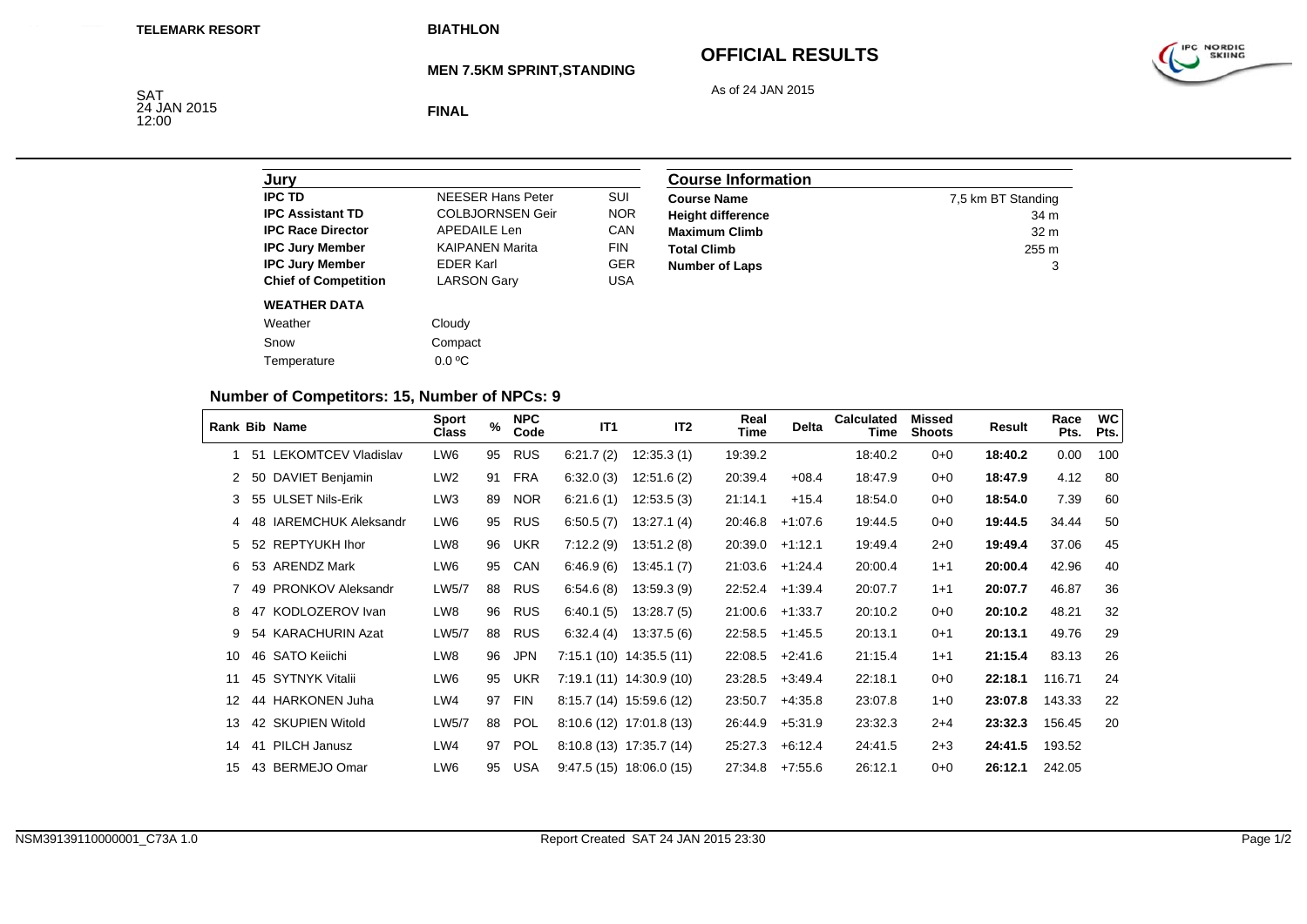| <b>TELEMARK RESORT</b>             | <b>BIATHLON</b>                   |                         |                                    |
|------------------------------------|-----------------------------------|-------------------------|------------------------------------|
|                                    | <b>MEN 7.5KM SPRINT, STANDING</b> | <b>OFFICIAL RESULTS</b> | <b>IPC NORDIC</b><br><b>SKIING</b> |
| <b>SAT</b><br>24 JAN 2015<br>12:00 | <b>FINAL</b>                      | As of 24 JAN 2015       |                                    |

| Legend:<br>Delta<br>$ $ ITn | Time behind ranked 1<br>Intermediate position n | <b>IPC</b><br><b>NPC</b> | International Paralympic Committee<br>National Paralympic Committee | TD. | <b>Technical Delegate</b> |  |
|-----------------------------|-------------------------------------------------|--------------------------|---------------------------------------------------------------------|-----|---------------------------|--|
|                             |                                                 |                          |                                                                     |     |                           |  |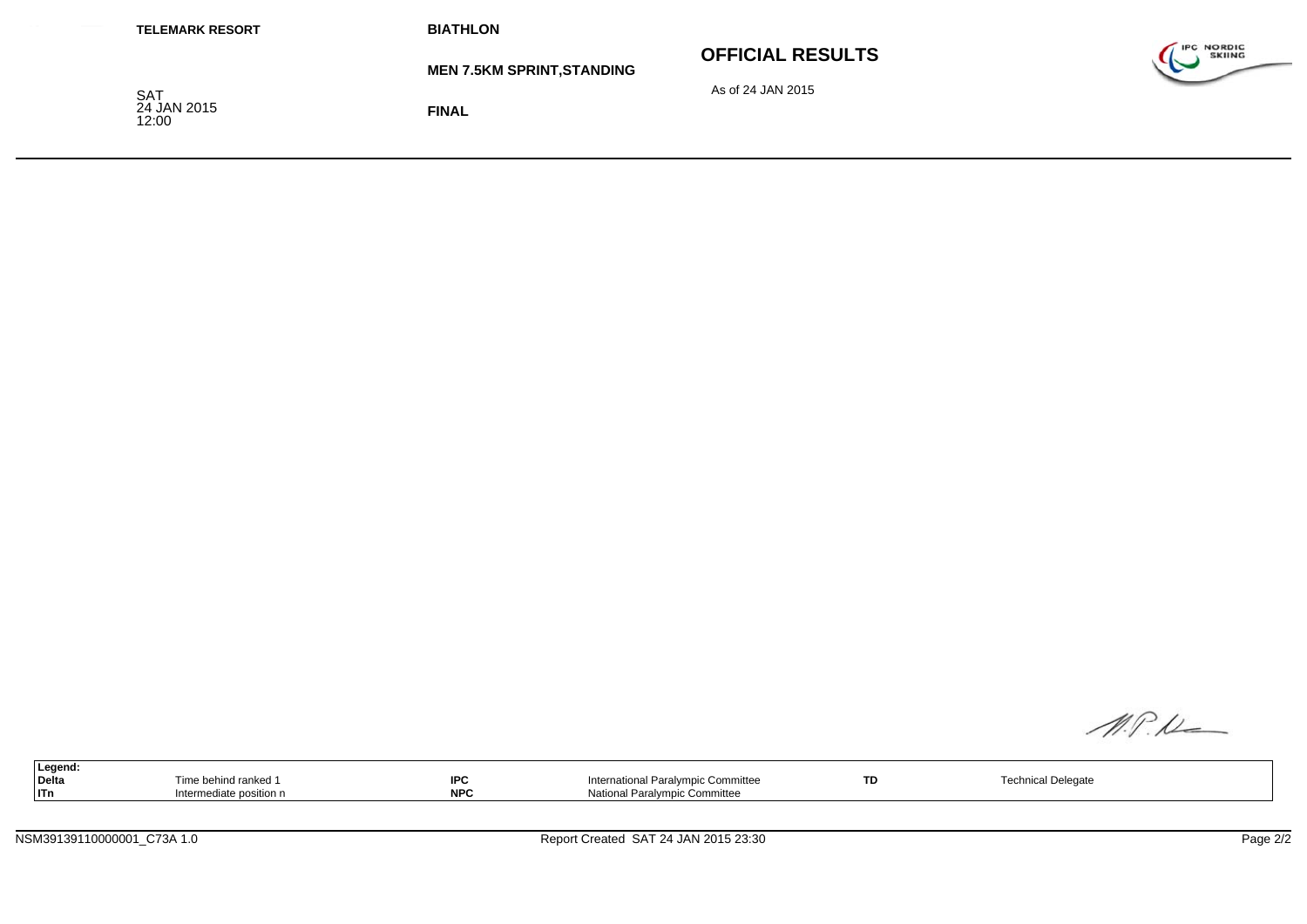**MEN 7.5KM SPRINT,VISUALLY IMP.**

# **OFFICIAL RESULTS**



As of 24 JAN 2015

SAT<br>24 JAN 2015<br>13:05

**FINAL**

| Jurv                        |                          |            |
|-----------------------------|--------------------------|------------|
| <b>IPC TD</b>               | <b>NFFSFR Hans Peter</b> | SUI        |
| <b>IPC Assistant TD</b>     | <b>COLBJORNSEN Geir</b>  | <b>NOR</b> |
| <b>IPC Race Director</b>    | APFDAIL F Len            | CAN        |
| <b>IPC Jury Member</b>      | <b>KAIPANEN Marita</b>   | <b>FIN</b> |
| <b>IPC Jury Member</b>      | <b>FDFR Karl</b>         | GFR        |
| <b>Chief of Competition</b> | <b>LARSON Gary</b>       | <b>USA</b> |
| <b>WEATHER DATA</b>         |                          |            |
| Weather                     | Cloudy                   |            |
| Snow                        | Compact                  |            |
| Temperature                 | $0.0 \degree C$          |            |

| <b>Course Information</b> |                    |  |  |  |  |
|---------------------------|--------------------|--|--|--|--|
| <b>Course Name</b>        | 7,5 km BT Standing |  |  |  |  |
| <b>Height difference</b>  | 34 m               |  |  |  |  |
| <b>Maximum Climb</b>      | 32 <sub>m</sub>    |  |  |  |  |
| <b>Total Climb</b>        | 255 m              |  |  |  |  |
| <b>Number of Laps</b>     | 3                  |  |  |  |  |

## **Number of Competitors: 14, Number of NPCs: 5**

|   |     | <b>Rank Bib Name</b>                                  | <b>Sport</b><br><b>Class</b> | $\%$ | <b>NPC</b><br>Code | IT1       | IT <sub>2</sub> | Real<br>Time | <b>Delta</b> | <b>Calculated</b><br>Time | <b>Missed</b><br><b>Shoots</b> | Result  | Race<br>Pts. | WC<br>Pts. |
|---|-----|-------------------------------------------------------|------------------------------|------|--------------------|-----------|-----------------|--------------|--------------|---------------------------|--------------------------------|---------|--------------|------------|
|   | 93  | POLUKHIN Nikolay<br>Guide: TOKAREV Andrey             | <b>B2</b>                    | 99   | <b>RUS</b>         | 6:31.7(1) | 12.59.1(1)      | 19:06.8      |              | 18:55.4                   | $0 + 0$                        | 18:55.4 | 0.00         | 100        |
| 2 | -91 | KOVALEVSKYI Anatolii<br>Guide: MUKSHYN O              | <b>B2</b>                    | 99   | UKR                | 6:45.6(3) | 13:33.0(2)      | 19:46.0      | $+39.2$      | 19:34.2                   | $0 + 0$                        | 19:34.2 | 20.50        | 80         |
| 3 | -92 | <b>UDALTCOV Vladimir</b><br>Guide: BOGACHEV Ruslan    | <b>B2</b>                    | 99   | <b>RUS</b>         | 6:39.3(2) | 13:49.6(3)      | 20:08.2      | $+1:01.3$    | 19:56.1                   | $0+1$                          | 19:56.1 | 32.08        | 60         |
| 4 | 90  | UTKIN lurii<br>Guide: KAZAKOV Vitalii                 | B <sub>3</sub>               | 100  | <b>UKR</b>         | 6:56.8(6) | 14.05.4(5)      | 20:12.9      | $+1:17.5$    | 20:12.9                   | $0 + 0$                        | 20:12.9 | 40.95        | 50         |
| 5 | -88 | <b>TOROPOV Aleksei</b><br>Guide: TIKHONOV Petr        | <b>B2</b>                    | 99   | <b>RUS</b>         | 7:09.2(8) | 14:24.2 (6)     | 20:50.6      | $+1:43.7$    | 20:38.1                   | $0 + 0$                        | 20:38.1 | 54.27        | 45         |
| 6 | 86  | <b>ARTEMOV Alexsander</b><br>Guide: CHEREPANOV Ilya   | <b>B1</b>                    | 88   | <b>RUS</b>         | 7:28.1(9) | 14:39.9(8)      | 23:38.7      | $+2:08.5$    | 20:48.5                   | $0 + 0$                        | 20:48.5 | 59.77        | 40         |
|   | 94  | <b>CHOKHLAEV Stanislav</b><br>Guide: FATKHULLIN E     | <b>B1</b>                    | 88   | <b>RUS</b>         | 6.46.6(4) | 13:59.7(4)      | 23:50.4      | $+2:20.2$    | 20:58.8                   | $0 + 3$                        | 20:58.8 | 65.21        | 36         |
| 8 | 89  | <b>RESHETYNSKIY laroslav</b><br>Guide: GERGARDT Artur | B <sub>3</sub>               | 100  | <b>UKR</b>         | 6:56.1(5) | 14:36.5(7)      | 21:30.7      | $+2:35.3$    | 21:30.7                   | $0 + 1$                        | 21:30.7 | 82.07        | 32         |
| 9 | 84  | <b>POVAROV Nikita</b><br>Guide: KOVALKENKO R          | B <sub>3</sub>               | 100  | <b>RUS</b>         | 7:01.2(7) | 14:53.0(9)      | 21:55.3      | $+2:59.9$    | 21:55.3                   | $0 + 0$                        | 21:55.3 | 95.07        | 29         |